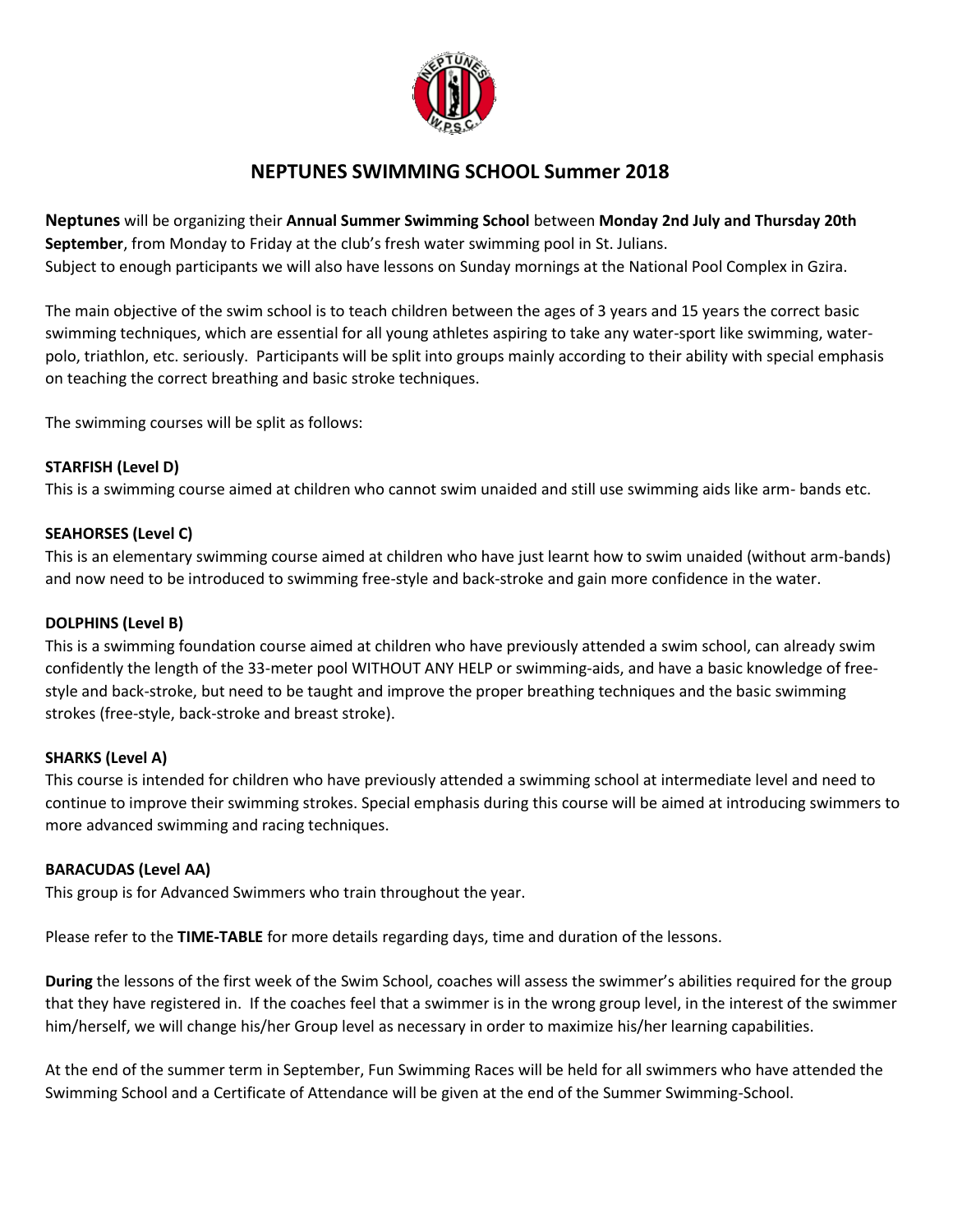# **FEES (including Kit) per participant**

| Group          | 4 lessons per week | 3 lessons per week | 2 lessons per week |
|----------------|--------------------|--------------------|--------------------|
| Barracudas(AA) | Euro 199           | Euro 183           | N/A                |
| Sharks (A)     | Euro 194           | Euro 173           | Euro 147           |
| Dolphins (B)   | Euro 194           | Euro 173           | Euro 147           |
| Seahorses (C)  | N/A                | Euro 168           | Euro 136           |
| Starfish (D)   | N/A                | Euro 178           | Euro 141           |

Kit consists of Swimsuit/trunks and swim-cap.

# **Discounts**

Families with two children attending the summer swimming school are entitled to a 5% discount whereas those with three or more children are entitled to 10% discount. Neptunes Club Members, who have paid their 2018 membership fee, are entitled to a further 10% discount on the above fees.

# **Santa Marija Break: NO lessons will be held between Sunday 12th and Thursday 16th August, both dates included.**

Further information about the Swimming School and Application Forms may be obtained from the club website: [www.neptuneswpsc.com](http://www.neptuneswpsc.com/) or by sending an e-mail to: info@neptuneswpsc.com or monique.mangion@gmail.com and we will e-mail back the required information, OR by Sending an SMS to 99828202

Swimming goggles, caps and other swimming related products may be purchased at a

30% DISCOUNT from the club's technical sponsors EuroSport Complex, Psaila Street, B'Kara. Opening hours are Monday to Saturday from 9.00am to 7.00pm. Swimming caps are obligatory for all children.

# **Summer Registration:**

Parents may send the Registration form including fee by Post **before the 31st May** (preferably by cheque) payable to **"Neptunes WPSC"** to **Mrs. V. Messina, "Aloha" 1 Triq il-Farinal, Mosta, MST 3424. By Saturday 23rd June.** A receipt will be issued in due course. **OR** register at the Neptunes Swimming club in Balluta Bay, St Julians **on Saturday 16th and Saturday 23rd June, between 9.30am to 1pm.**

It is not possible to register over the Internet and kindly note that we can only take a limited number of swimmers in every group, so early booking is recommended.

# OPTIONAL:

For those parents, guardians and families (who are not already Club Members), who would be interested in making use of the Neptunes Pool facilities, you may view the Club List of Membership Fees for 2018 by going to "Become a Member" on the homepage [www.neptuneswpsc.com](http://www.neptuneswpsc.com/) More information regarding the Club & Swimming Pool Membership, may be obtained from the Neptunes Pool Office during office hours or e-mail info@neptuneswpsc.com.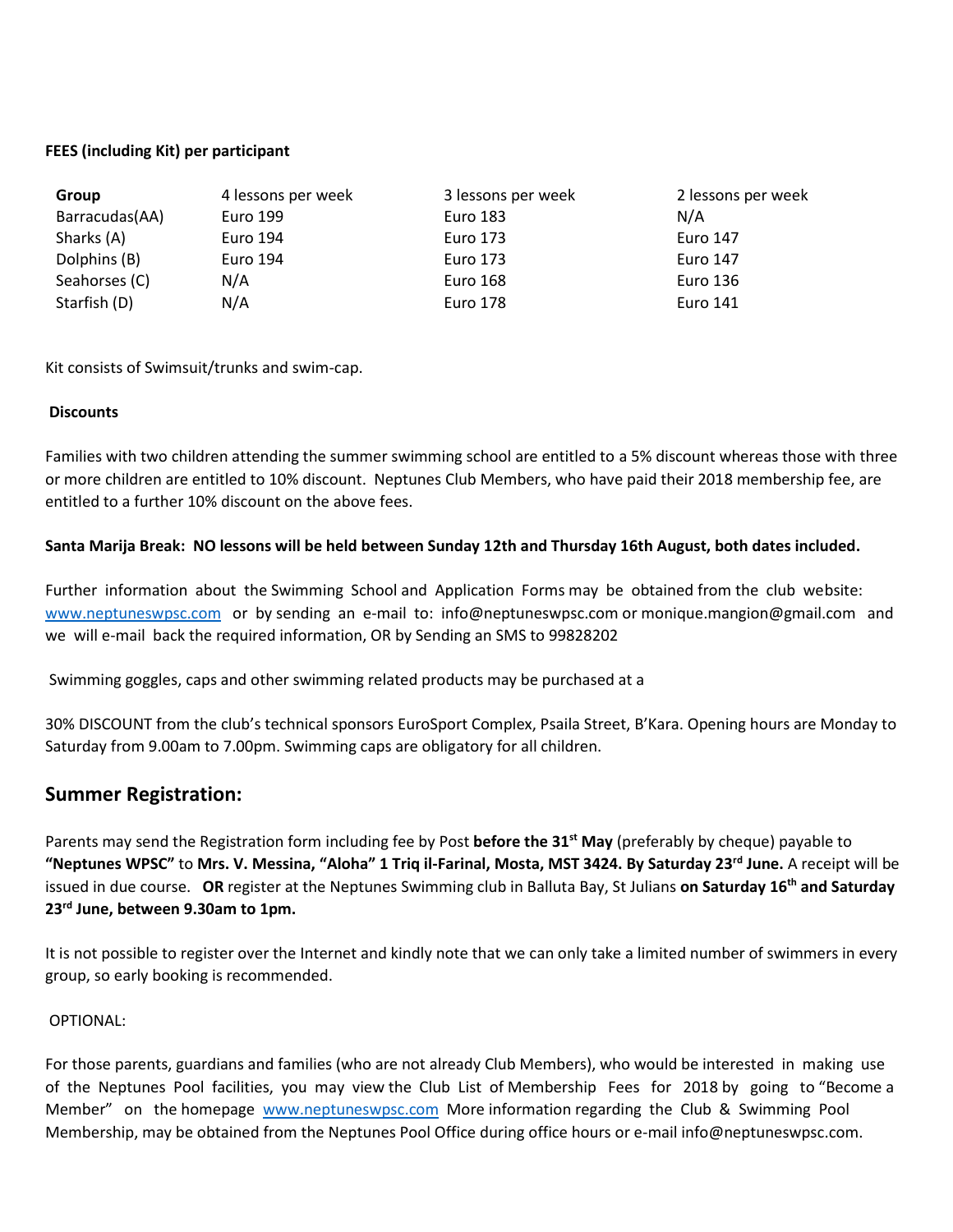## **IMPORTANT SWIMMING SCHOOL & CLUB REGULATIONS**

Due to the limited number of swimmers that the swim school can take, registrations will only be accepted upon payment on a first-come, first-serve basis.

Late registrations will only be accepted subject to availability of vacant places in the various swimming groups and no partial payment will be refunded for children who are absent or decide not to continue the term.

Based on previous years' experiences, FOR THE BENEFIT OF THE CHILDREN, parents/guardians will not be allowed to switch lessons from one group to another, unless you are instructed to do so by the coach in agreement with the parents/guardians, as this disrupts our swimmers per coach ratio.

Swimmers are kindly asked to come to the lessons wearing a swimming cap PREFERABLY with their first name written clearly with a permanent marker. Swimming goggles are also recommended for Groups A, B and C swimmers.

Re. Young Swimmers - Our coaching staff will only take responsibility for the swimmers' health and safety during the time of the lesson. Coaches and pool staff will not be held responsible for those young swimmers, who are left unattended by the pool before and/or after the lessons.

The Swimming School fee paid entitles children to swim only during the swimming lessons. Therefore, those parents/guardians, who are not Club Members, and would like their children to make use of the pool prior to or after the swimming lessons need to make a Youth Season Membership for their children at the Neptunes Pool Office. (See Membership Fees List on club website).

PARENTS/GUARDIANS are STRICTLY PROHIBITED from interfering during the swimming lessons by passing comments to their children or coaches. Parents are kindly asked to seek advice or clarifications, regarding any shortcomings after the lesson has ended.

Parents/guardians should ensure that SUN BLOCK is applied to the children prior to sending them for their lessons.

Whilst at Neptunes, accompanying persons are kindly asked NOT to use the bar tables as a changing area for the children. Swimmers, parents and guardians are restricted from bringing down food and drink onto the pool premises and are only allowed to consume those purchased from the bar whilst on Club premises.

Parents/guardians, who are not Neptunes Club Members, will only be allowed to watch from the lower pool deck (the area in front of the dressing rooms) and the bar. PLEASE NOTE that persons accompanying the swimmers and who are not Club Members, are STRICTLY PROHIBITED from using the pool and going on ALL the upper deck area.

Neptunes Swimming Unit

NEPTUNES WPSC

Main Street, St. Julians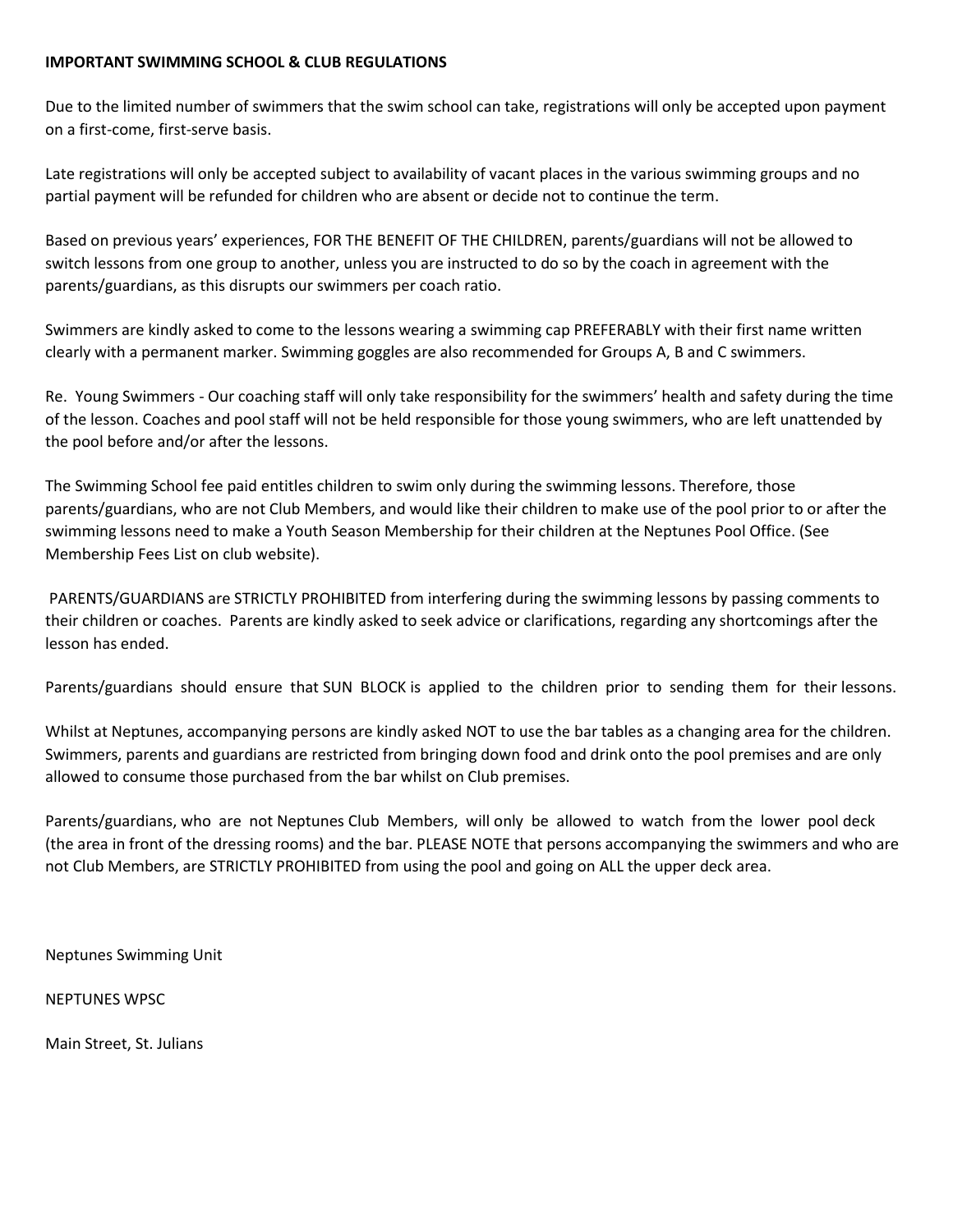#### **Summer 2018 TIME-TABLE (Monday 2nd July to Thursday 20th September) 12 week**

Choose any 2, 3 or 4 days from the same group:

## **Barracudas:** (Group AA) Further Advanced All-Year Swimmers

Mon, Wed and Fri 08.30am to 10am at **Neptunes** & Sun at **National Pool** from 10 to 11am

# **Sharks:** (Group A) Advanced level

Course A1 Mon, Wed and Fri 10.00am to 11.00am at at **Neptunes** & Sunday at the **National Pool** from 10 to 11am

Course A2 Tuesday and Thursday 10.00am to 11.00am at **Neptunes** & Sunday at the **National Pool** from 10 to 11am

Course A3 Mon, Wed, and Fri 03.00pm to 04.00pm at **Neptunes** & Sunday at the **National Pool** from 10 to 11am

Course A4 Mon, Wed, and Fri 04.00pm to 05.00pm at **Neptunes** & Sunday at the **National Pool** from 10 to 11am

Course A5 Tuesday and Thursday 3.00pm to 4.00pm at **Neptunes** & Sunday at the **National Pool** from 10 to 11am

Course A6 Tuesday and Thursday 4.00pm to 5.00pm at **Neptunes** & Sunday at the **National Pool** from 10 to 11am

# **Dolphins**: **(Group B) Foundation to Intermediate level**

Course B1 Mon, Wed and Fri 10.00am to 11.00am at **Neptunes** & Sun at **National Pool** from 09.00am to 10.00am Course B2 Tuesday and Thursday 09.00am to 10.am at **Neptunes** & Sun at **National Pool** from 09.00am to 10.00am Course B3 Mon, Wed, Fri 3.00pm to 4.00pm at **Neptunes** & Sun at **National Pool** from 09.00am to 10.00am Course B4 Mon, Wed, Fri 4.00pm to 5.00pm at **Neptunes** & Sun at **National Pool** from 09.00am to 10.00am Course B5 Tuesday and Thursday 3.00 to 4.00pm at **Neptunes** & Sun at **National Pool** from 09.00am to 10.00am Course B6 Tuesday and Thursday 4.00 to 5.00pm at **Neptunes** & Sun at **National Pool** from 09.00am to 10.00am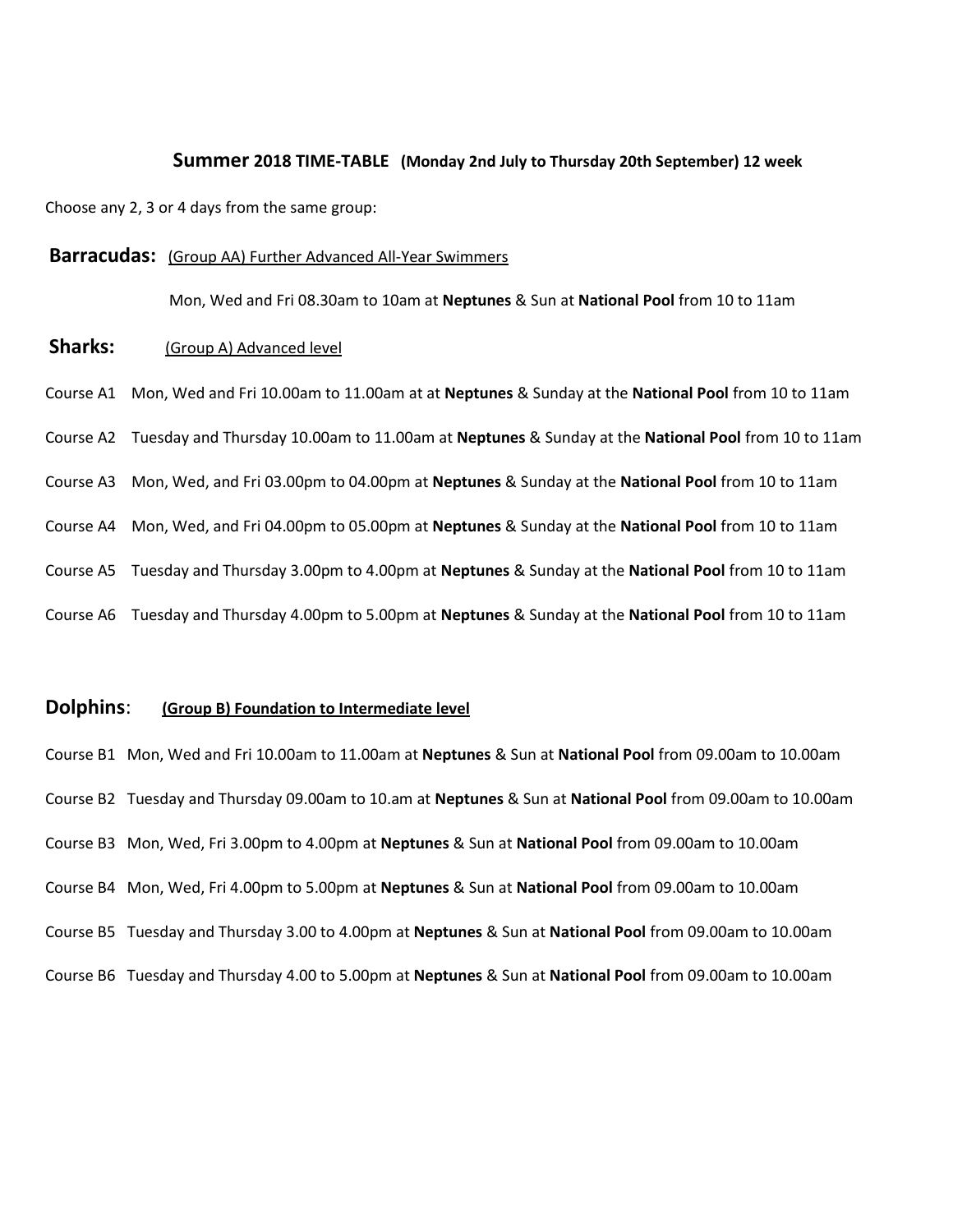# **Seahorses: (Group C) Basic level no arm-bands at Neptunes**

- Course C1 Mon, Wed and Fri 09.15am to 10 am
- Course C2 Mon, Wed and Fri 10am to 10.45am
- Course C3 Tuesday and Thursday 09.15am to 10am
- Course C4 Tuesday and Thursday 10am to 10.45am
- Course C5 Mon, Wed and Fri 02.45pm to 03.30pm
- Course C6 Mon, Wed and Fri 3.30pm to 04.15pm
- Course C7 Mon, Wed and Fri 4.15pm to 5.00pm
- Course C8 Tuesday and Thursday 2.45pm to 3.30pm
- Course C9 Tuesday and Thursday 3.30pm to 4.15pm
- Course C10 Tuesday and Thursday 4.15pm to 5.00pm

### **Starfish: (Group D) Arm-band swimmers at Neptunes**

- Course D1 Mon, Wed and Fri 09.15am to 10 am
- Course D2 Mon, Wed and Fri 10am to 10.45am
- Course D3 Tuesday and Thursday 09.15am to 10am
- Course D4 Tuesday and Thursday 10am to 10.45am
- Course D5 Mon, Wed and Fri 02.45pm to 03.30pm
- Course D6 Mon, Wed and Fri 3.30pm to 04.15pm
- Course D7 Mon, Wed and Fri 4.15pm to 5.00pm
- Course D8 Tuesday and Thursday 2.45pm to 3.30pm
- Course D9 Tuesday and Thursday 3.30pm to 4.15pm
- Course D10 Tuesday and Thursday 4.15pm to 5.00pm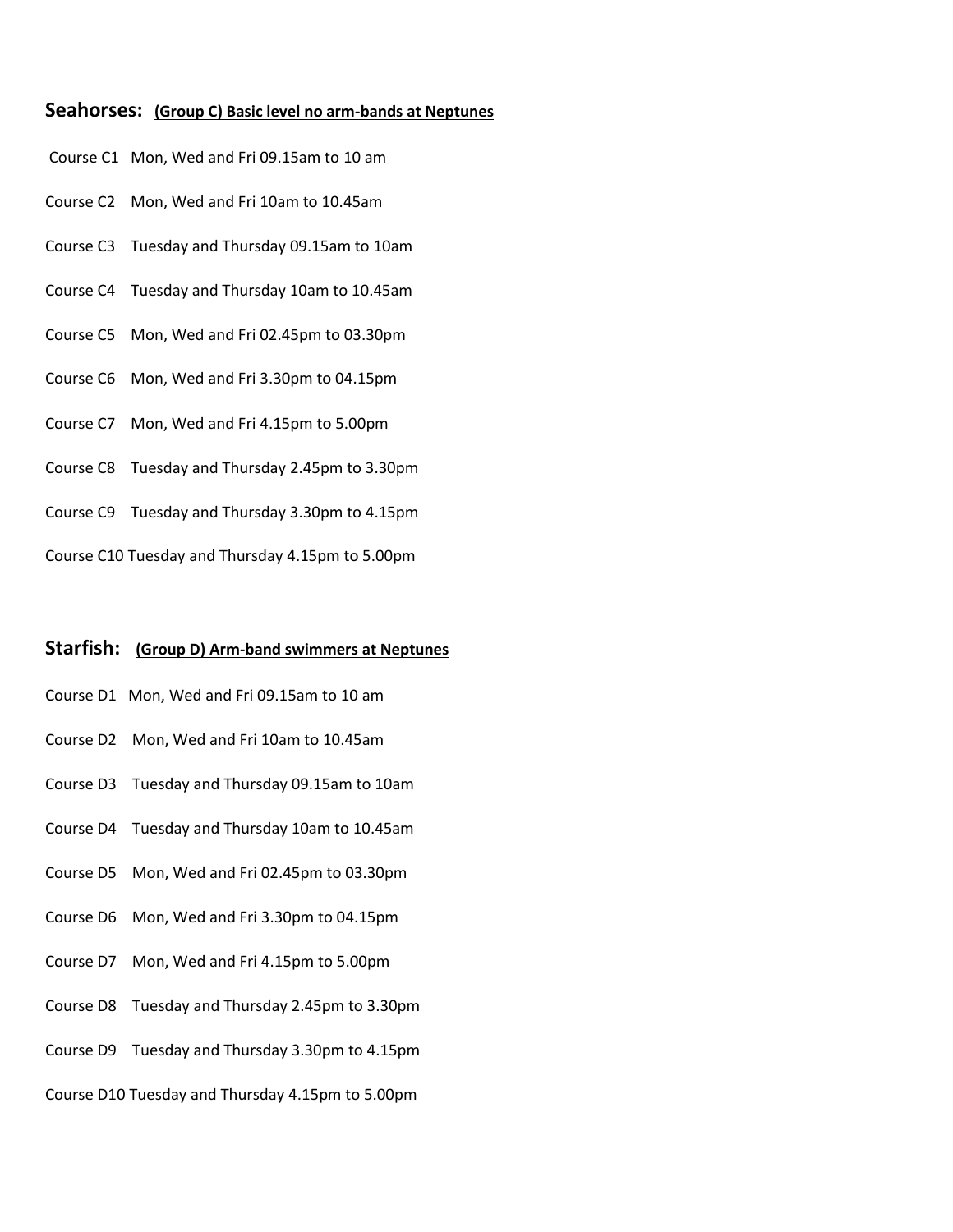# **NEPTUNES SWIMMING SCHOOL Summer 2018**

# **REGISTRATION FORM** (write in Block Letters please)

| Post Code: ___________                                                                                                                                                                                                                                                                                                                                                                                                                                                                                                                                     |  |                                                                                                                                                                                                                                               |
|------------------------------------------------------------------------------------------------------------------------------------------------------------------------------------------------------------------------------------------------------------------------------------------------------------------------------------------------------------------------------------------------------------------------------------------------------------------------------------------------------------------------------------------------------------|--|-----------------------------------------------------------------------------------------------------------------------------------------------------------------------------------------------------------------------------------------------|
| Telephone No. _______________                                                                                                                                                                                                                                                                                                                                                                                                                                                                                                                              |  |                                                                                                                                                                                                                                               |
|                                                                                                                                                                                                                                                                                                                                                                                                                                                                                                                                                            |  |                                                                                                                                                                                                                                               |
| E-Mail: Clearly please                                                                                                                                                                                                                                                                                                                                                                                                                                                                                                                                     |  |                                                                                                                                                                                                                                               |
|                                                                                                                                                                                                                                                                                                                                                                                                                                                                                                                                                            |  |                                                                                                                                                                                                                                               |
|                                                                                                                                                                                                                                                                                                                                                                                                                                                                                                                                                            |  |                                                                                                                                                                                                                                               |
| Paid Cash / Chq.no________ Amount: Euro_______________ Receipt No. ______________ (for Office Use)<br>(Please make cheques payable to Neptunes WPSC)                                                                                                                                                                                                                                                                                                                                                                                                       |  |                                                                                                                                                                                                                                               |
| <b>Declaration</b><br>I, as parent/guardian of the above participant, accept that Neptunes WPSC, swimming school organisers, coaches<br>and officials, sponsors, other competitors and associates, are not liable for any loss, damage, injury, death, claim<br>or expenses which might arise during or as a consequence of his/her participation in the swimming school or any<br>contacted immediately by phone. I agree to the declaration being accepted for all activities and events organised<br>by Neptunes WPSC that I may enter at a later date. |  | other event organised by the swimming school and club. The participant is in good health and will be participating<br>at his own risk. I also give my permission for the child to receive first aid in case of emergency, even if I cannot be |
| I grant permission to publish photos and indicate names of my child in Neptunes WPSC publications.                                                                                                                                                                                                                                                                                                                                                                                                                                                         |  |                                                                                                                                                                                                                                               |
| I GRANT CONSENT I REFUSE CONSENT<br>Neptunes WPSC collects personal information for the use of confirming our client program details such as communicating<br>time-tables and information about activities of the club.                                                                                                                                                                                                                                                                                                                                    |  |                                                                                                                                                                                                                                               |

| Signed (Parent/Guardian) | Date |  |
|--------------------------|------|--|
|--------------------------|------|--|

NAME (of Parent/Guardian) IN BLOCK LETTERS \_\_\_\_\_\_\_\_\_\_\_\_\_\_\_\_\_\_\_\_\_\_\_\_\_\_\_\_\_\_\_\_\_\_\_\_\_\_